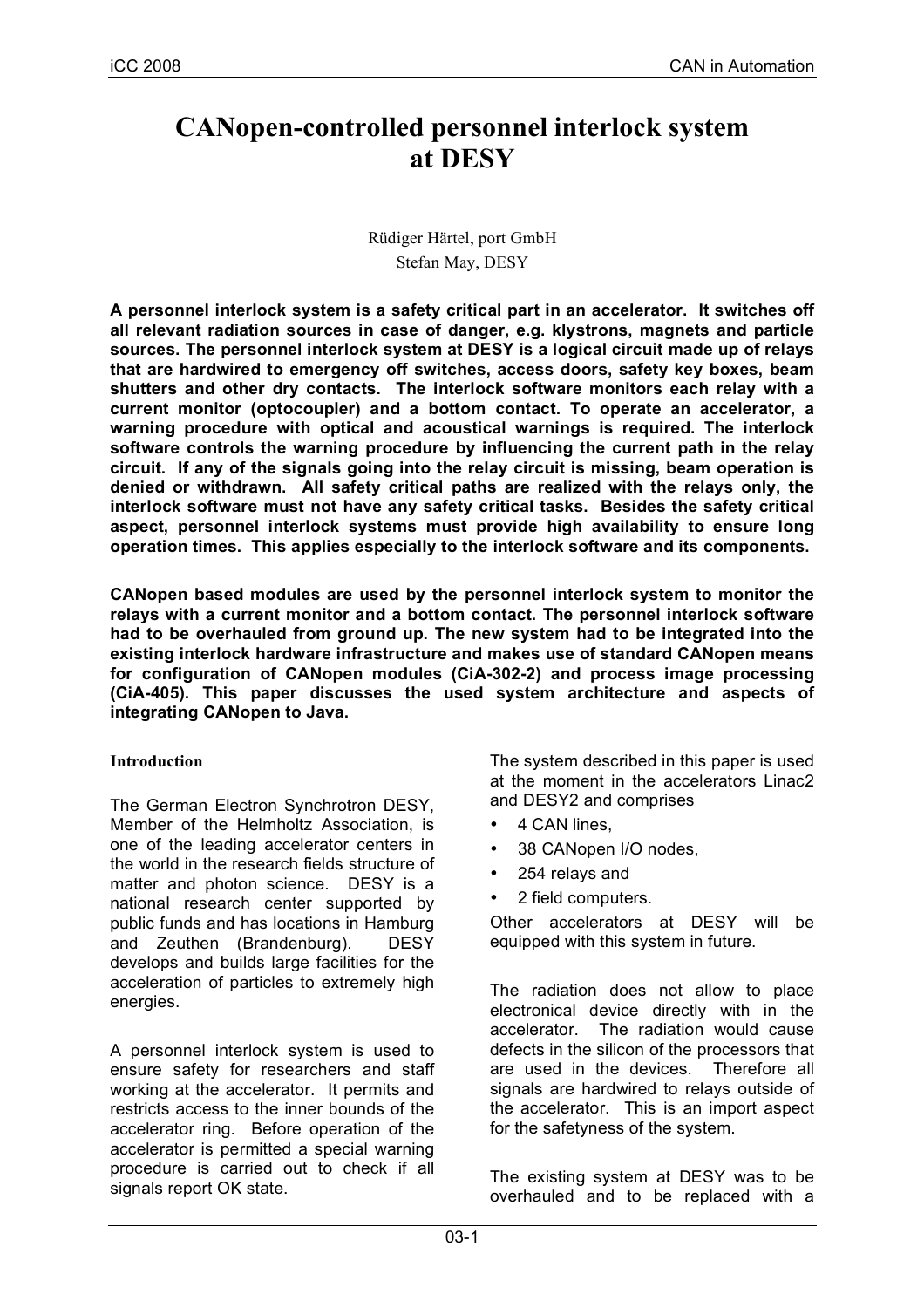system that makes better use of the communication mechanisms CANopen provides. The new system consists of

- a CANopen Manager,
- a Process Controller (CANopen slave) providing the process image to the control application through a Java binding and
- several I/O modules.



## **Figure 1: Application Overview**

The software for the CANopen Manager and the Process Controller runs on an industrial PC with multiple CAN interfaces. The can4linux was extended to allow one CAN interface to be used by more than one process. The used operating system is Linux.

## **CAN Communication**

The preferred communication principle of the CANopen protocol is asynchronous communication driven by events of the devices in an decentralized infrastructure. This approach is followed as closely as possible in the new system.

The Network Management (NMT-Master) is in most cases used within the control application. This combination is often used but not required. With the decentralized approach the NMT functionality was separated into an own programme which fulfills the task of device configuration and starting the network.

The functionality of collecting process data, emergency data and node monitoring is another programme which is a normal CANopen slave, the Process Controller.

I/O modules provide the digital and analogue signals (inputs) as process data (inputs) and use process data to write to digital and analogue outputs.

The majority of CANopen devices and the Linux PC are all placed in the same cabinet. The bus length is short and a bitrate of 500 KBit/s is used. Other CANopen devices like blinking lamps or tableaus are placed in the field. Due to the long distances (some hundred meters) the used baudrate is 20 KBit/s.

The safetyness of the signals is provided by the hardwiring. The CAN bus itself is not considered as safety critical. No special precautions for safe transmission like the CiA 304 are used. For data consistency PDO are configured as asynchronous with an event timer.

## **I/O Modules**

CANopen has a large base of device profiles. The modules used in this system conform to the profile CiA 401. This guarantees exchangibility of the modules and independency from a single I/O module manufacturer.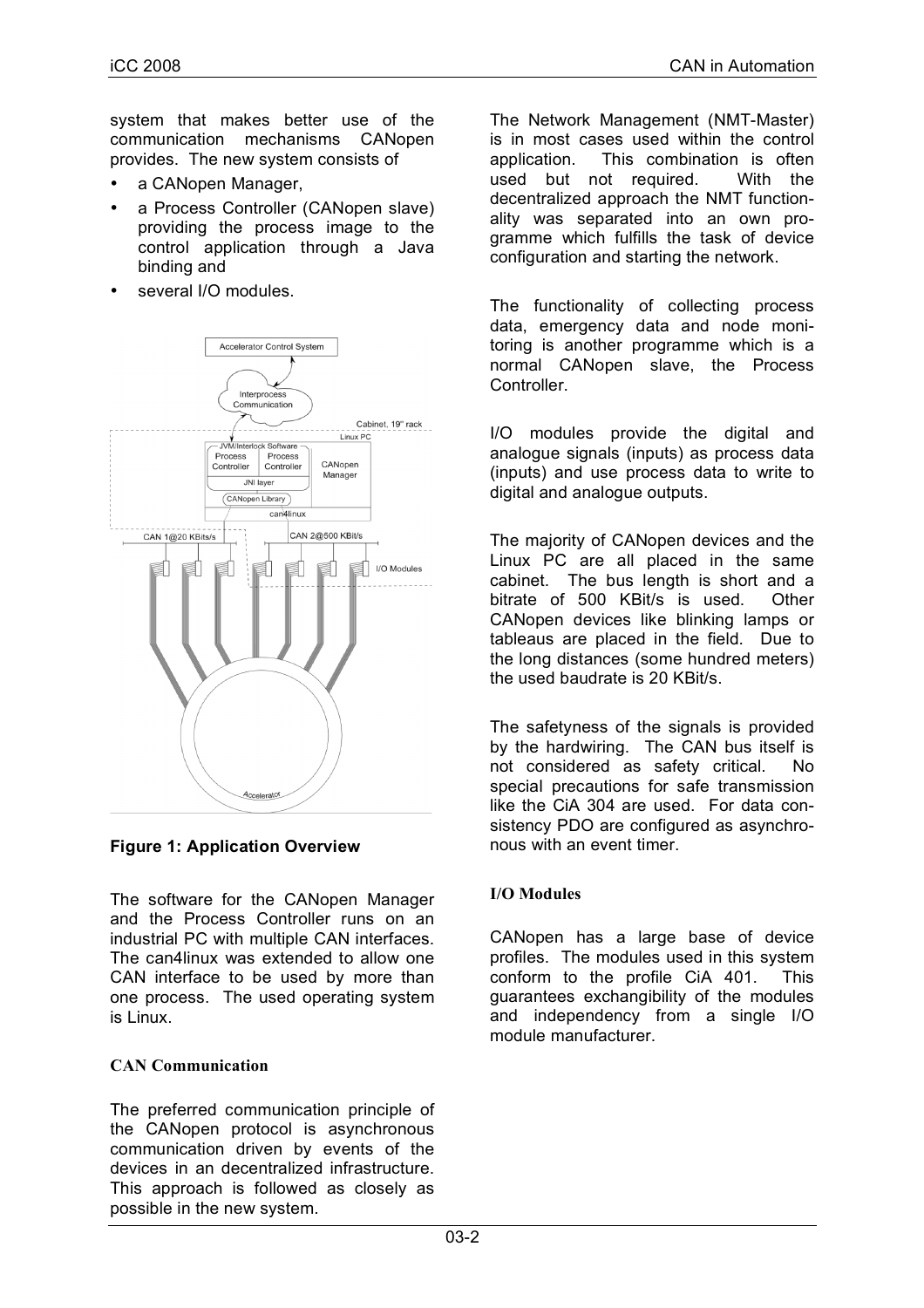## **Process Controller**

The connection between the I/O modules and the interlock software is established by the Process Controller (figure 1). Process data, emergency messages, SDO accesses to the local object dictionary and node failures are passed through method calls over JNI to the interlock software. For the CANopen Manager the Process Controller is a normal slave like any of the I/O module. From application perspective can be seen as the master.

For the group MPS at DESY, Java is the standard programming language. The CANopen library which is implemented in C needed to be interfaced with Java [ShengLiang]. Instead of making a 1:1 mapping of the C API to a Java API the Java API was inspired by the function blocks from the CiA 405 to access the CANopen network.

designed in that way that all asynchronous events are reported via *update* methods. Emergency data is provided in its own class *EmergencyError*. A heartbeat error provides the node id and node state. For PDO mapped objects *update* is called separately for each object. For sending a new data item with a PDO the Java application writes a new value to the *CanOpenObjectDictionary*. The CANopen object is searched in the C implementation of the CANopen object dictionary and then sent.

Actively the Process Controller does not use SDO for communication with I/O modules. It only receives data via PDO from the I/O modules. Write accesses to the object dictionary are handled like PDO. For each object that is written to a update method is called. The Java application will not know if the update was caused by a PDO or a SDO.

| CIA405 STATE       | NodeState      |
|--------------------|----------------|
| ICIA405 EMCY ERROR | EmergencyError |

### **Table 1: Mapping of CiA405 data types to Java**

| CIA405 GET STATE  | CanOpenObjectDictionary.getNode(id)            |
|-------------------|------------------------------------------------|
| CIA405 LOCAL NODE | CanOpenObjectDictionary.localNode()            |
| CIA405 RECV EMCY  | CanOpenObjectDictionary.update(EmergencyError) |

### **Table 2: Mapping of CiA405 function blocks to Java**

The Java class *PortCanOpenObjectDictionary* provides access to all CANopen objects of the Process Controller itself that are available in the C implementation. CANopen objects are *OdEntry* and can be addressed by index, subindex or by ParameterName and Denotation respect-ively. The information of the parameter names or denotation is read from the device configuration file (DCF). A new value for a *OdEntry* can be set with the method *update*.

The CiA 405 defines a function block only for the emergency event. Other asynchronous events like heartbeat error or PDO have no function block. The Java API was Through the use of the *CanOpenObjectDictionary* as a process image an abstraction from the underlying technology is achieved. In principle it would be possible to replace the CANopen network by any other network technology.

### **CANopen Manager**

The I/O modules and the Process Controller are simple CANopen slaves that do not have information about the complete network. The CANopen Manager has all information about the network. That means it knows which devices should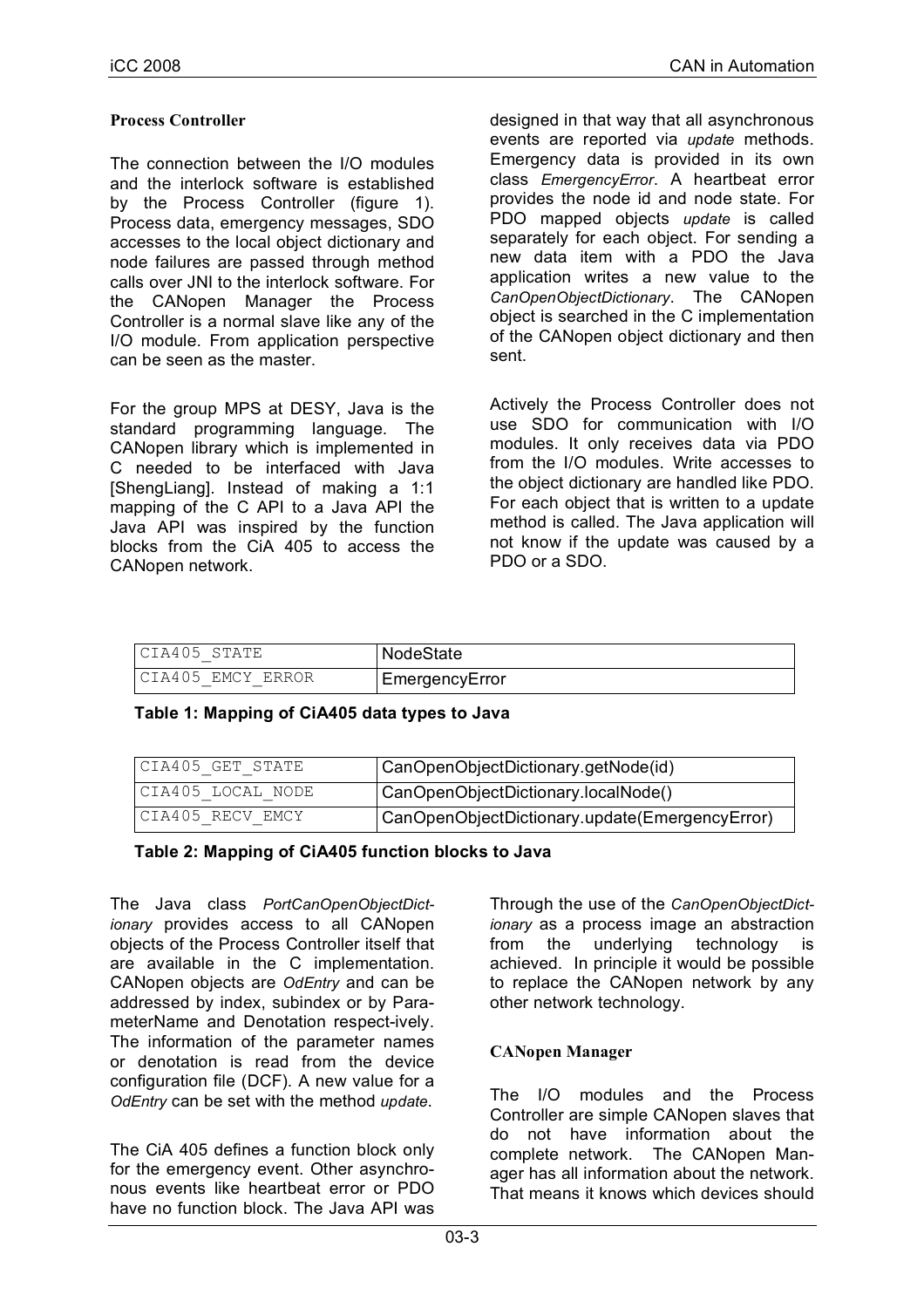

**Figure 2: Type interface of the Process Controller**

be in the network and which shouldn't. It also knows the configuration of each device.

As such it has different tasks to fulfill:

- log CANopen events
- orderly startup of devices
- distribute configuration
- check configuration regularly

The CANopen Manager uses 3 of the 8 logging levels of the syslog daemon of Linux. The level LOG\_INFO is used for events that have informational character like configuration complete, heartbeat of node started and all slaves booted. Events that cause a logging entry with the level LOG\_WARNING are heartbeat of node lost, an SDO access timed out or the like. LOG ERR is used for emergency messages and unexpected internal events.

The orderly startup of devices is described thoroughly in the standard CiA 302-2. Starting a device comprises several steps:

- validating the device type
- validating the device identity
- validating device configuration

When it is verified that the configuration needs to be updated the CANopen dictionary of the devices is filled with the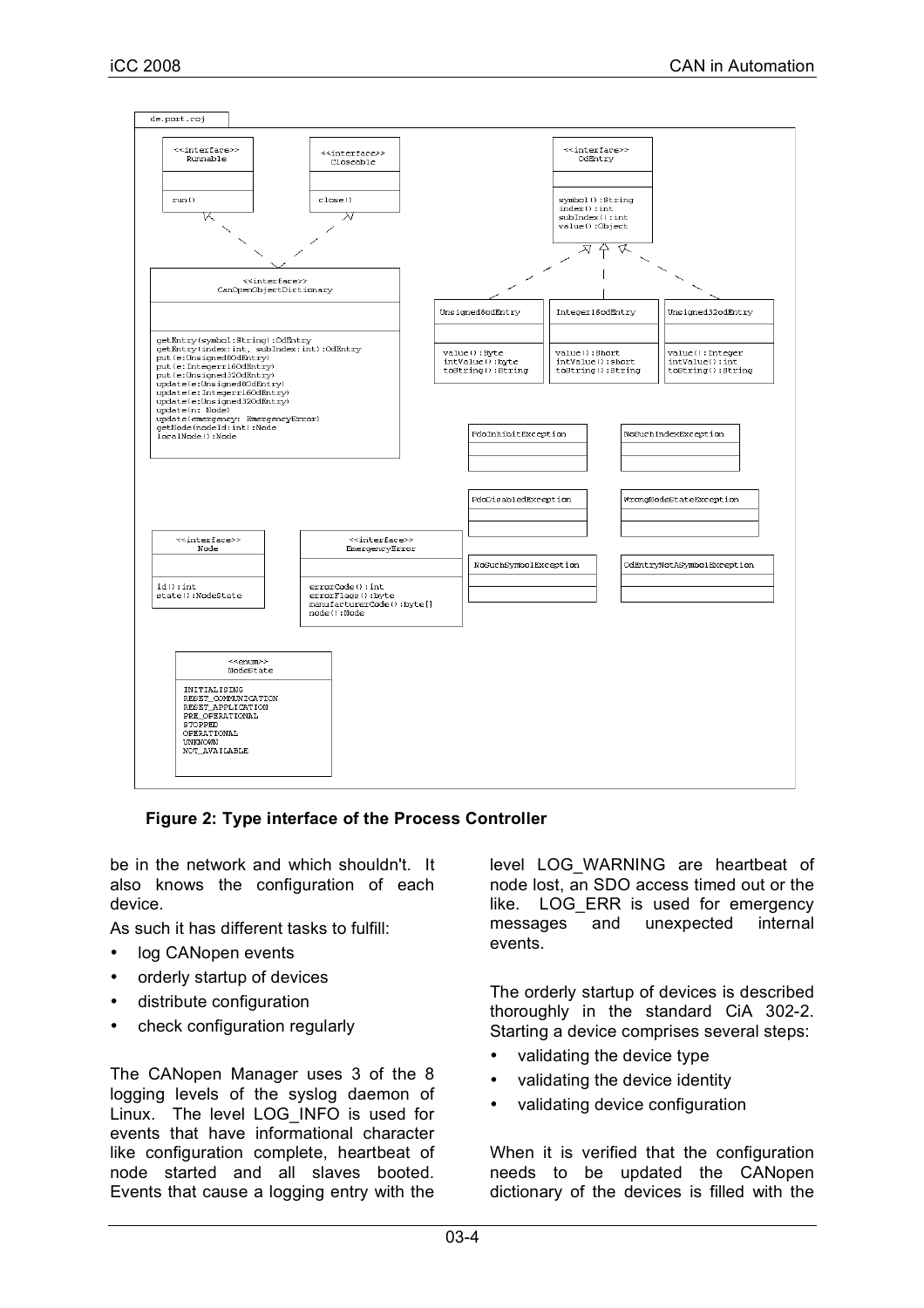values from the device configuration files (DCF). The DCF of all devices is read at startup and stored in object 1F22 in concise format. This object is configured as readonly to prohibit changes from a configuration tool.

During the normal operation time the configuration of each node is read out via SDO and compared with the DCF value. This happens to report unintentional changes that may occur during a servicing like replacing a device. In case that a real value differs from the DCF value the device is not reconfigured only a log message is written via the syslog daemon.

## **Timing Considerations**

The application process is under normal conditions not very busy since nobody will enter the inner bounds of the accelerator when an experiment is run. Thus the bus load is generated only by the continuous SDO checks and the PDO timer events.

It is planned to provide I/O modules with object 1020 Verify Configuration. With the use of this object checking the configuration of a single device can be carried out with a single SDO access. This change allows to modify the continuous configuration check to a interval configuration check and thus lower the bus load further.

## **Configuration Management**

As with the Process Controller and CANopen Manager the configuration management should be done with tools work conforming to the CANopen standard. CANopen devices come with an EDS that describes the parameters of the devices and thus the functionality of the device. The format is described in CiA 306. The configuration that had to be done was PDO linking, setting heartbeat and parameterization of inputs and outputs like inversion of the raw value. The result is a set of device configuration files which are used by the CANopen Manager.

It turned out that configuration tools can handle small to medium sized EDS files. The EDS file of the Process Controller had large an EDS file with over 3 MB. Configuration Tools from different manufacturers were tested but processing such a large file was not acceptable. Either it took a long loading time and the programme reacted slowly on user actions. This problem was not totally removed.



**Figure 3: Configuration with a matrix**

Another problem when creating a configuration for such large networks is that tools cannot provide the overview that is needed. The data that should be exchanged between modules is either represented in a matrix (figure 3) or in a point to point connection. In both cases only a small cutout from the network is available. This is a source of errors. The problem can be tackled if the signals could be exported from the signal plan.

## **Conclusion and future development**

The personnel interlock was inspected by the DESY radiation protection group D3 and approved to run for a year. Until now it is running stable.

Future improvements for the process controller are protection of the CANopen object dictionary against configuration changes when it is in Operational and executing a callback before changing to Operational. The CANopen Manager will be enhanced with a service mode to reset